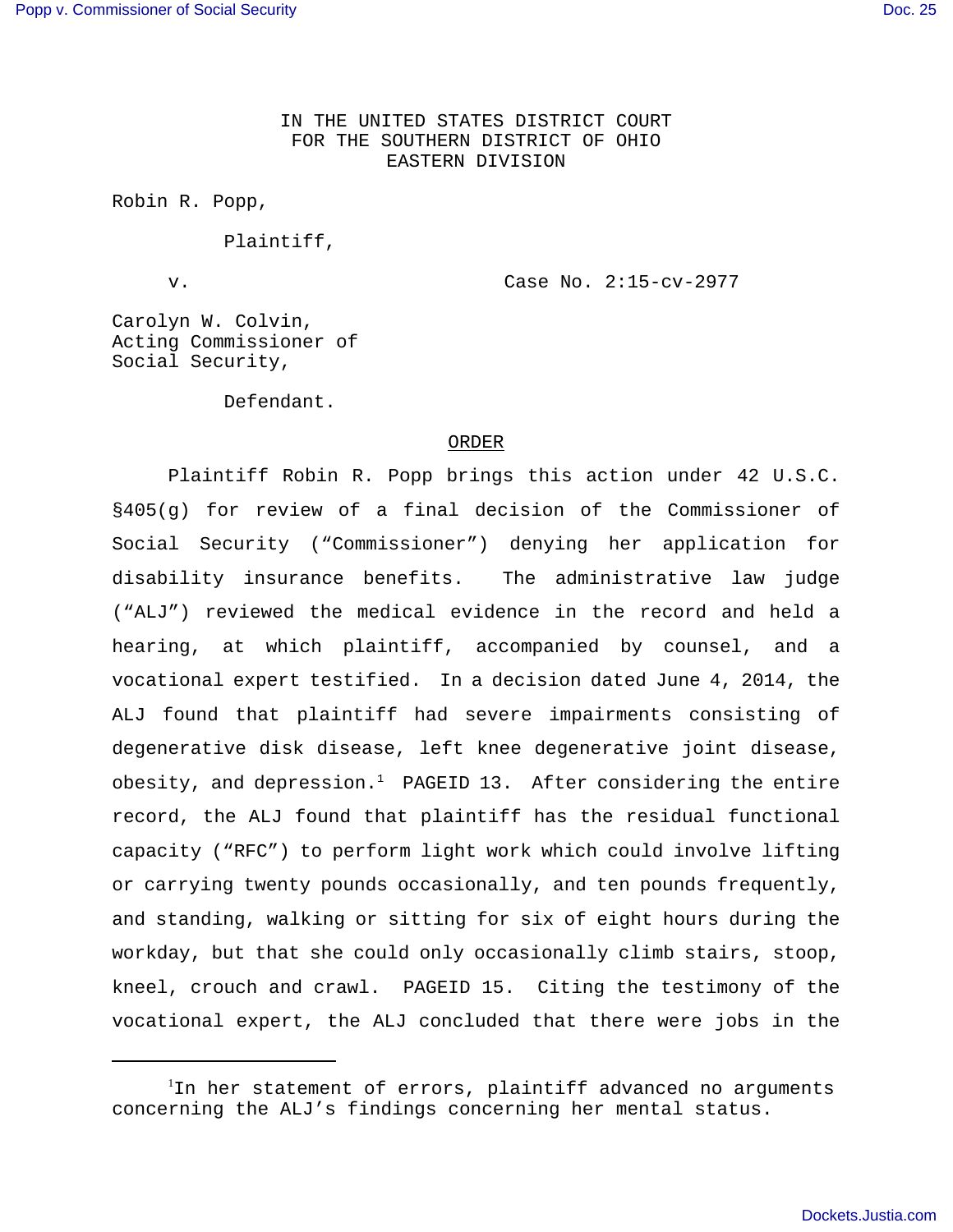economy which plaintiff could perform, and that she was not disabled. PAGEID 18-19.

This matter is before the court for consideration of plaintiff's January 23, 2017, objections (Doc. 24) in response to the January 9, 2017, report and recommendation of the magistrate judge (Doc. 23), recommending that the decision of the Commissioner be affirmed.

### I. Standard of Review

If a party objects within the allotted time to a report and recommendation, the court "shall make a de novo determination of those portions of the report or specified proposed findings or recommendations to which objection is made." 28 U.S.C. § 636(b)(1); see also Fed. R. Civ. P. 72(b). Upon review, the court "may accept, reject, or modify, in whole or in part, the findings or recommendations made by the magistrate judge." 28 U.S.C. § 636(b)(1).

The court's review "is limited to determining whether the Commissioner's decision 'is supported by substantial evidence and was made pursuant to proper legal standards.'" Ealy v. Comm'r of Soc. Sec., 594 F.3d 504, 512 (6th Cir. 2010) (quoting Rogers v. Comm'r of Soc. Sec.,  $486$  F.3d 234, 241 (6th Cir. 2007)); see also, 42 U.S.C. § 405(g) ("The findings of the Commissioner of Social Security as to any fact, if supported by substantial evidence, shall be conclusive."). Put another way, a decision supported by substantial evidence is not subject to reversal, even if the reviewing court might arrive at a different conclusion. Mullen v. Bowen, 800 F.2d 535, 545 (6th Cir. 1986). "Substantial evidence exists when 'a reasonable mind could accept the evidence as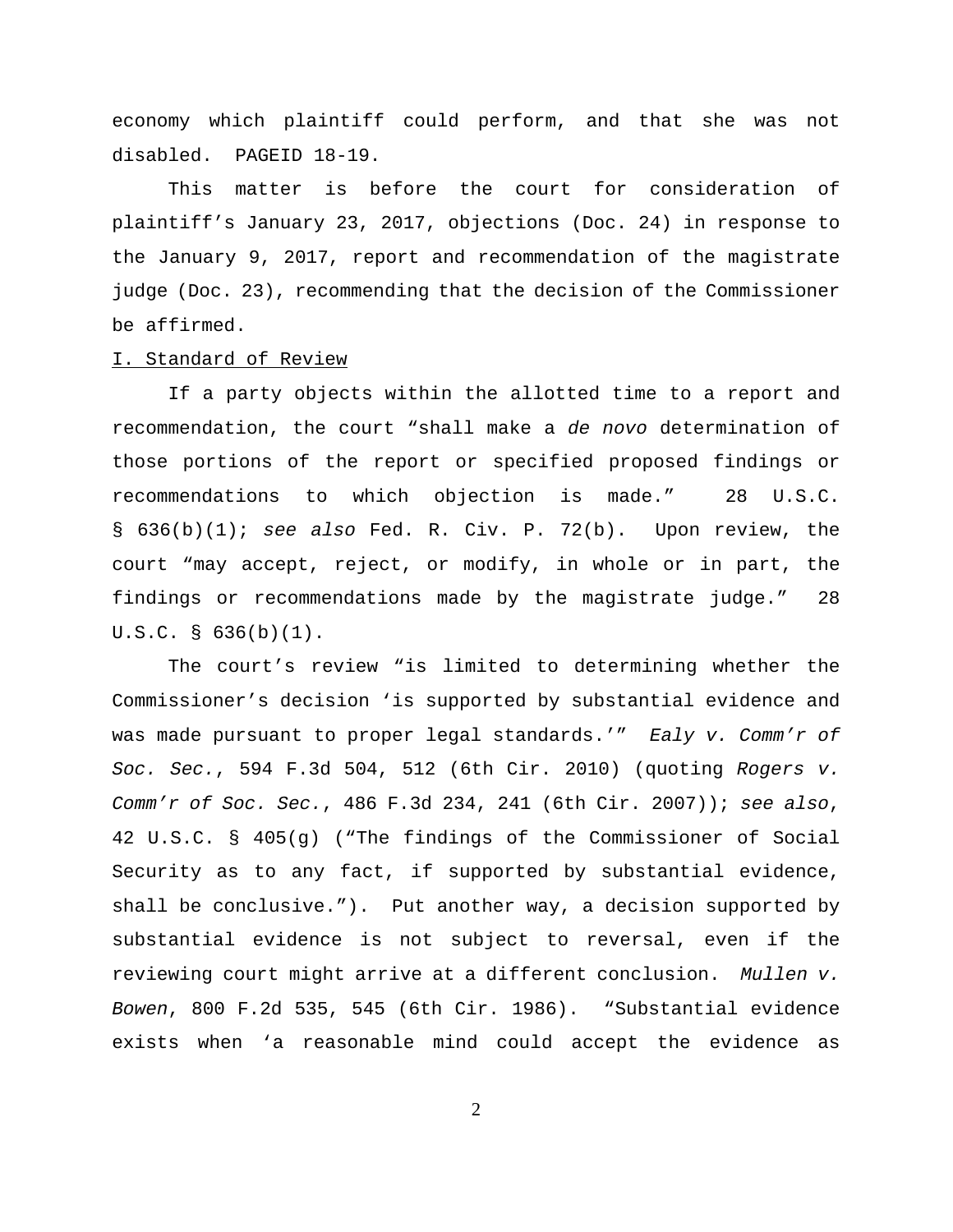adequate to support a conclusion [and] . . . presupposes that there is a zone of choice within which the decision-makers can go either way, without interference by the courts.'" Blakley v. Comm'r of Soc. Sec., 581 F.3d 399, 406 (6th Cir. 2009) (internal citation omitted). Even if supported by substantial evidence, however, "'a decision of the Commissioner will not be upheld where the [Commissioner] fails to follow its own regulations and where that error prejudices a claimant on the merits or deprives the claimant of a substantial right.'" Rabbers v. Comm'r of Soc. Sec., 582 F.3d 647, 651 (6th Cir. 2009) (quoting Bowen v. Comm'r of Soc. Sec., 478 F.3d 742, 746 (6th Cir. 2007)).

## II. Objections

## A. Plaintiff's Objections

The magistrate judge addressed eight claims of error raised by plaintiff concerning the ALJ's formulation of her RFC as permitting light work as opposed to sedentary work. Plaintiff specifically objects to the magistrate judge's analysis of four of her claims of error, specifically, Sections  $III(A)(1)$ ,  $(2)$ ,  $(4)$  and  $(7)$  of the report and recommendation.

A claimant's RFC is the most that a claimant can do despite his or her limitations. 20 U.S.C. §404.1545(a)(1). The ALJ is charged with determining a claimant's RFC. 20 C.F.R.  $\S$ §404.1527(e)(2) and 404.1546(c). In making that determination, the ALJ must evaluate all the medical evidence as well as the claimant's testimony. Webb v. Comm'r of Soc. Sec., 368 F.3d 629, 633 (6th Cir. 2004). The RFC assessment must include a narrative discussion describing how the evidence supports each conclusion, citing specific medical facts and nonmedical evidence. SSR 96-8p,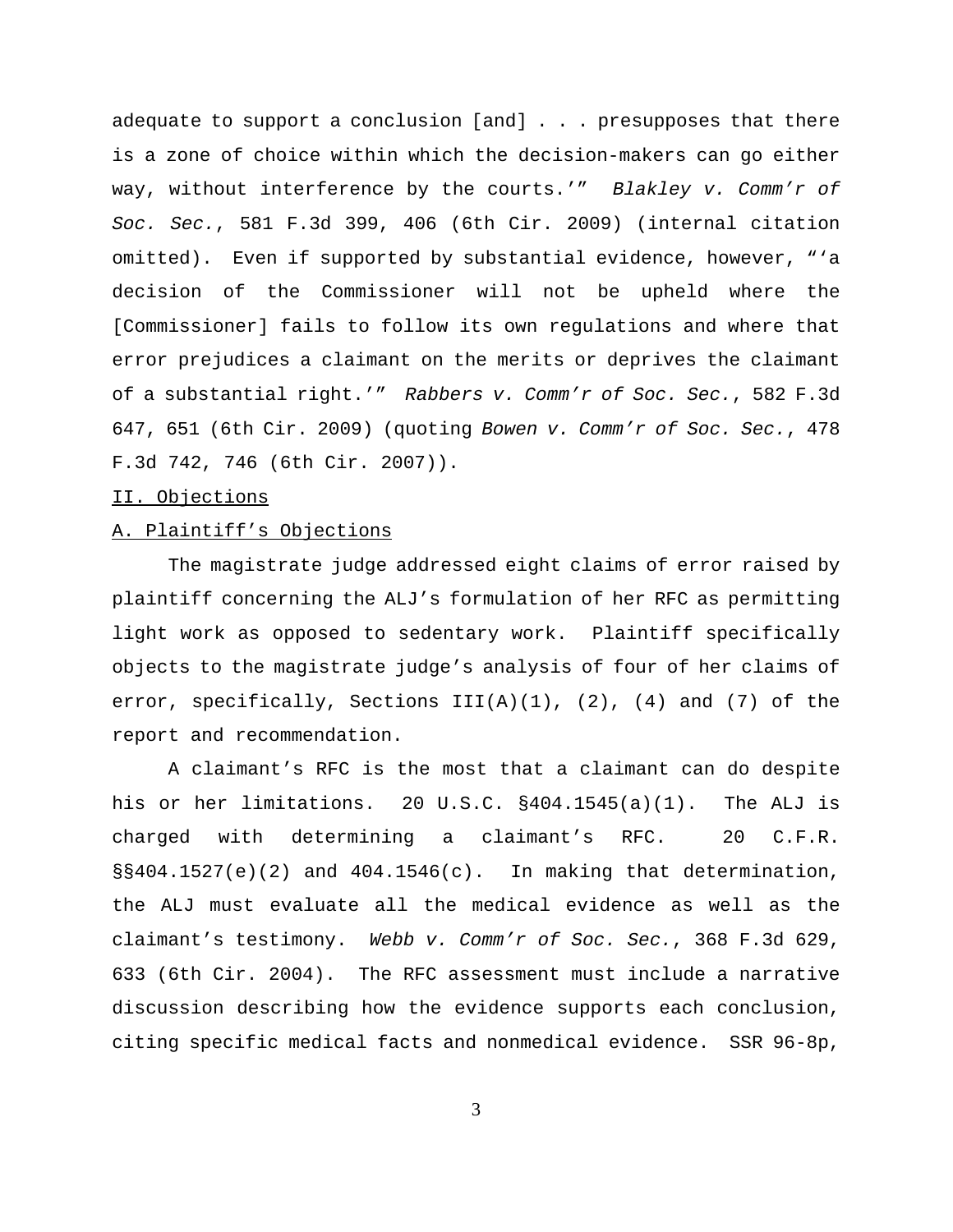1996 WL 374184 at \*7 (Soc. Sec. Admin. July 2, 2006). However, an ALJ need not discuss every piece of evidence in the record for his decision to stand. Thacker v. Comm'r of Soc. Sec., 99 F.App'x 661, 665 (6th Cir. 2004).

# B. Sections  $III(A)(1)$  and  $(4)$  - ALJ's Reference to Good Functioning During Physical Examinations and Normal Examination Findings

In rejecting plaintiff's argument that she could perform only sedentary work, the ALJ noted that plaintiff "had good functioning" and "walked with a normal gait" during her consultative examination by Judith Brown, M.D., on August 23, 2012. PAGEID 15-16. Dr. Brown's report stated that plaintiff appeared to be stable and comfortable in supine and sitting positions, that no muscle weakness was noted, and that plaintiff was able to stand on each leg alone without difficulty, to walk on heels and toes, and to walk heel to toe without difficulty. Ex. 2F, PAGEID 245, 247. Dr. Brown opined that while activities such as bending, stooping, lifting, crawling, squatting, carrying and traveling would be mildly affected, plaintiff could probably perform light duty work. PAGEID 247.

The ALJ observed that plaintiff "walked with a normal gait and had normal sensations" during a second consultative examination of plaintiff by Dr. Brown on August 27, 2013. PAGEID 16. Dr. Brown stated in her report that plaintiff "ambulates with a normal gait," not unsteady, lurching or unpredictable, that although plaintiff carried a walker, she did not appear to lean on it, and that she walked heel to toe without difficulty. Ex. 11F, PAGEID 414, 416. Dr. Brown again opined that plaintiff's ability to work appears to be mildly impaired. PAGEID 417. The ALJ also cited the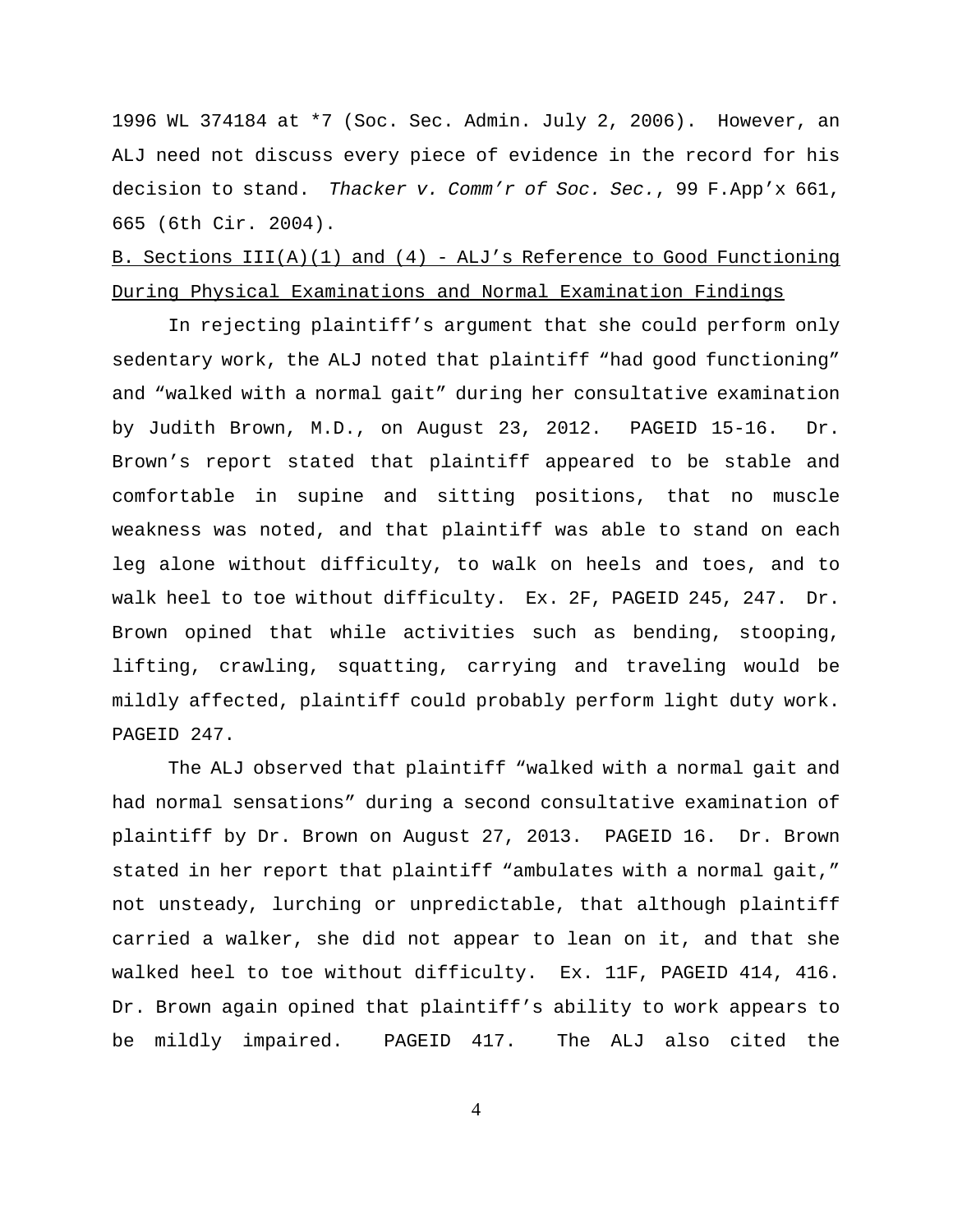examination records of Gregory Parranto, M.D., from October, 2012, and April, 2013, which reported no joint tenderness and normal neurological exams, and from September, 2012, which reported a normal bilateral knee examination. PAGEID 16, citing Ex. 7F. Due to other reports that plaintiff ambulated normally, the ALJ gave only some weight to the opinions of the state physicians, Gary Hinzman, M.D., and Anahi Ortiz, M.D., who concluded that plaintiff was limited to four hours of standing or walking. PAGEID 17. These state physicians nonetheless concluded that plaintiff was not disabled. See Exs. 1A and 3A.

The magistrate judge noted other examples in the medical records of plaintiff's normal gait, including the July, 2012, report of Dr. Sudhir Dubey, Psy.D. that plaintiff's gait "was unremarkable," and the May 14, 2013, report of Dr. Frank Fumich that plaintiff "presents to the office using no assistive devices for ambulation" and "has [a] non-antalgic, non-antaxic gait." See Doc. 23, pp. 10-11, PAGEID 291, 335. The magistrate judge stated that the references in the medical records to plaintiff's difficulty in straight leg raising and standing on one leg, as well as her decreased cervical spine range of motion, did not change the fact that plaintiff presented with good functioning during her examinations. Doc. 23, p. 11.

Plaintiff argues that the ALJ erred in failing to mention abnormal examination findings noted in the medical records or to explain why those findings did not impact his conclusion that plaintiff was capable of light work. Plaintiff further contends that the magistrate judge engaged in improper post-hoc rationalization by discussing the impact of abnormal exam findings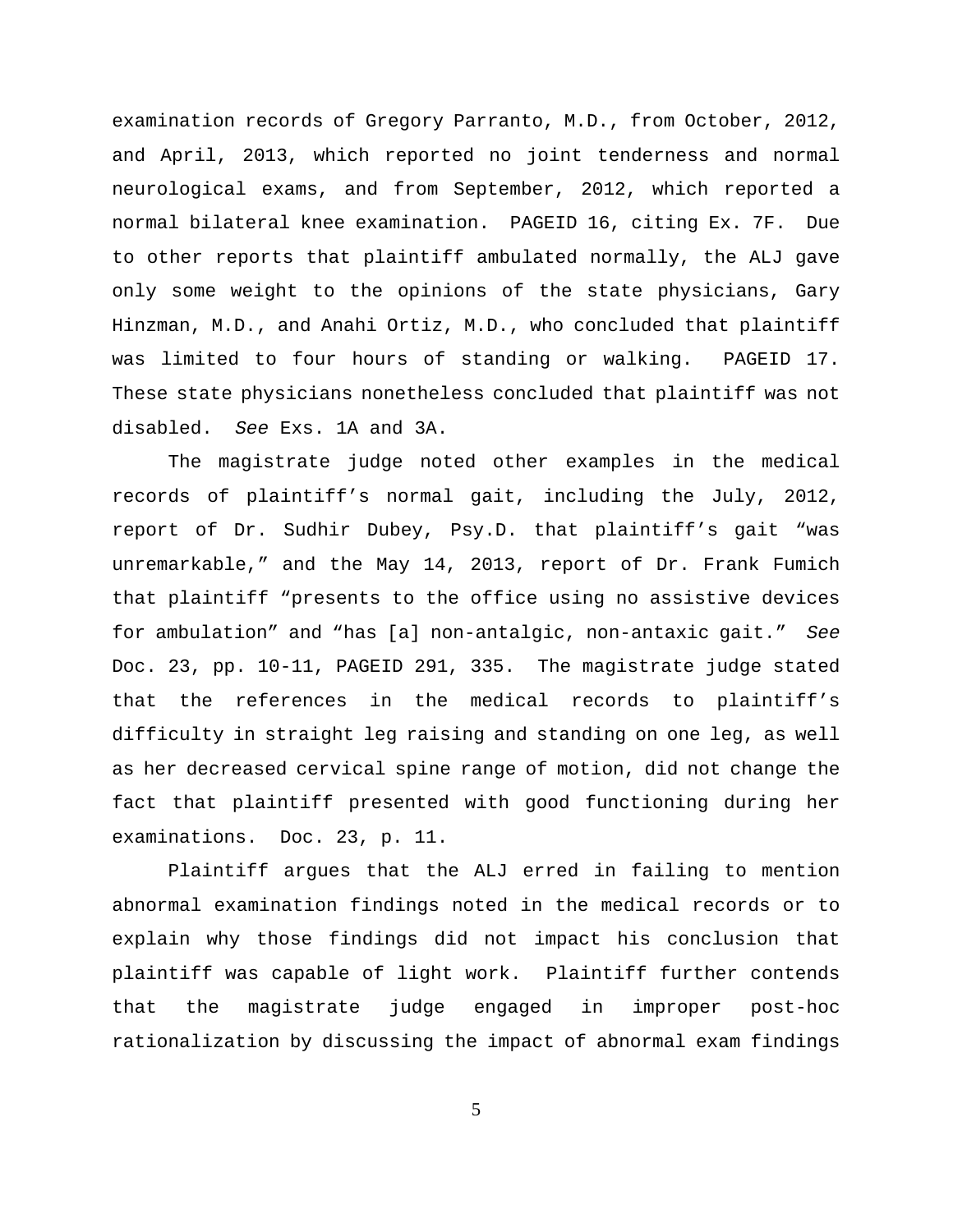on plaintiff's good functioning because these findings should have been addressed by the ALJ in his decision.

As noted above, the ALJ need not discuss every piece of evidence in the record for his decision to stand. Thacker, 99 F.App'x at 665.

While it might be ideal for an ALJ to articulate his reasons for crediting or discrediting each medical opinion, it is well settled that: "[a]n ALJ can consider all the evidence without directly addressing in his written decision every piece of evidence submitted by a party."

Kornecky v. Comm'r of Soc. Sec., 167 F.App'x 496, 508 (6th Cir. 2006)(quoting Loral Defense Systems–Akron v. N.L.R.B., 200 F.3d 436, 453 (6th Cir. 1999)(citations and internal quotation marks omitted)). An ALJ's failure to cite specific evidence does not indicate that it was not considered. Simons v. Barnhart, 114 F.App'x 727, 733 (6th Cir. 2004).

The ALJ noted that he determined that plaintiff could perform light work "when considering all the evidence in the record[.]" PAGEID 18. The ALJ stated that "considering the claimant's back pain and left knee pain in combination, the claimant was still able to walk normally during two consultative examinations" (referring to the consultative reports of Dr. Brown and assigning her findings "great weight"). PAGEID 17. The ALJ also discussed both normal and abnormal exam findings. He noted to a March 2012 lumbar x-ray, an October 2012 cervical x-ray, and a May 2013 MRI, which he acknowledged "showed mild to moderate spinal abnormalities that did not affect the claimant's ability to walk or her strength." PAGEID 15-16. He specifically referred to a left knee MRI performed in October of 2012 and a left knee x-ray in August of 2012, which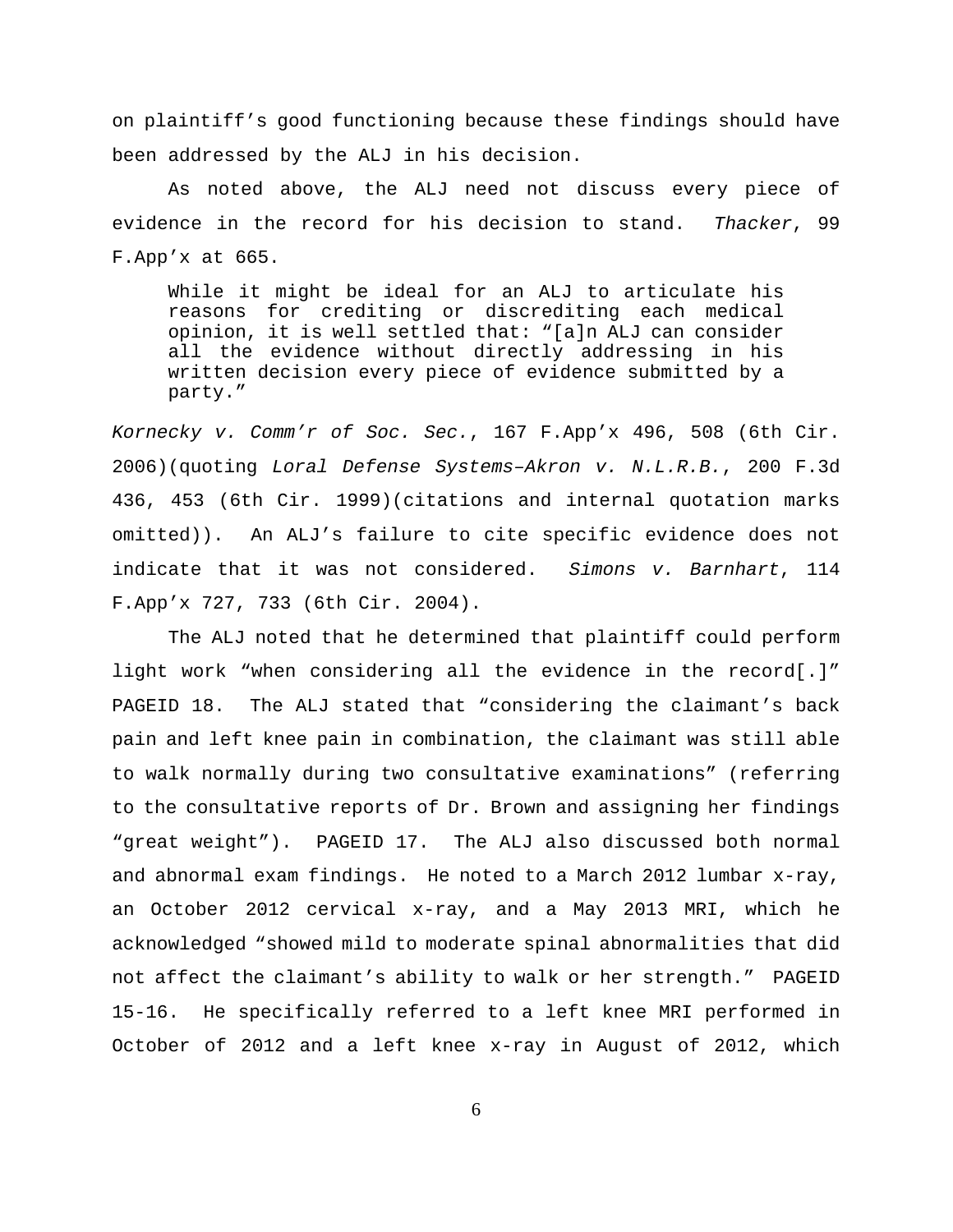showed "a lateral meniscus tear and intermediate chondromalacia" and "mild medial compartment osteoarthritic without acute bony abnormality." PAGEID 16. The ALJ's references to these records indicates that he considered them. The fact that these abnormalities existed did not require the ALJ to conclude that plaintiff is disabled. Not every diagnosable condition is disabling. Lee v. Comm'r of Soc. Sec., 529 F.App'x 706, 713 (6th Cir. 2013). Rather, disability is determined by the functional limitations imposed by a condition, not the mere diagnosis of it. Hill v. Comm'r of Soc. Sec., 560 F.App'x 547, 551 (6th Cir. 2014).

The magistrate judge did not engage in an impermissible posthoc analysis in addressing this claim of error. It is the function of the magistrate judge and this court to review the record to determine whether the Commissioner's decision is supported by substantial evidence. Ealy, 594 F.3d at 512. The magistrate judge properly examined the record evidence as a whole, including the evidence referred to by plaintiff, in deciding whether that evidence undermined the ALJ's RFC determination. For example, the fact that plaintiff's straight leg raises while in a supine position were limited to fifty degrees for the right leg and fortyfive degrees for the left leg, see PAGEID 247, does not defeat the ALJ's conclusion, based on the entire record, that plaintiff is able to walk normally for purposes of performing light work.

## **C**. Section III(A)(2) - Rejection of Diagnosis of Stenosis

Plaintiff objects to the magistrate judge's analysis regarding whether the ALJ adequately explained why he rejected the diagnosis of lumbar stenosis offered by Dr. Fumich. "Discretion is vested in the ALJ to weigh all the evidence." Collins v. Comm'r of Soc.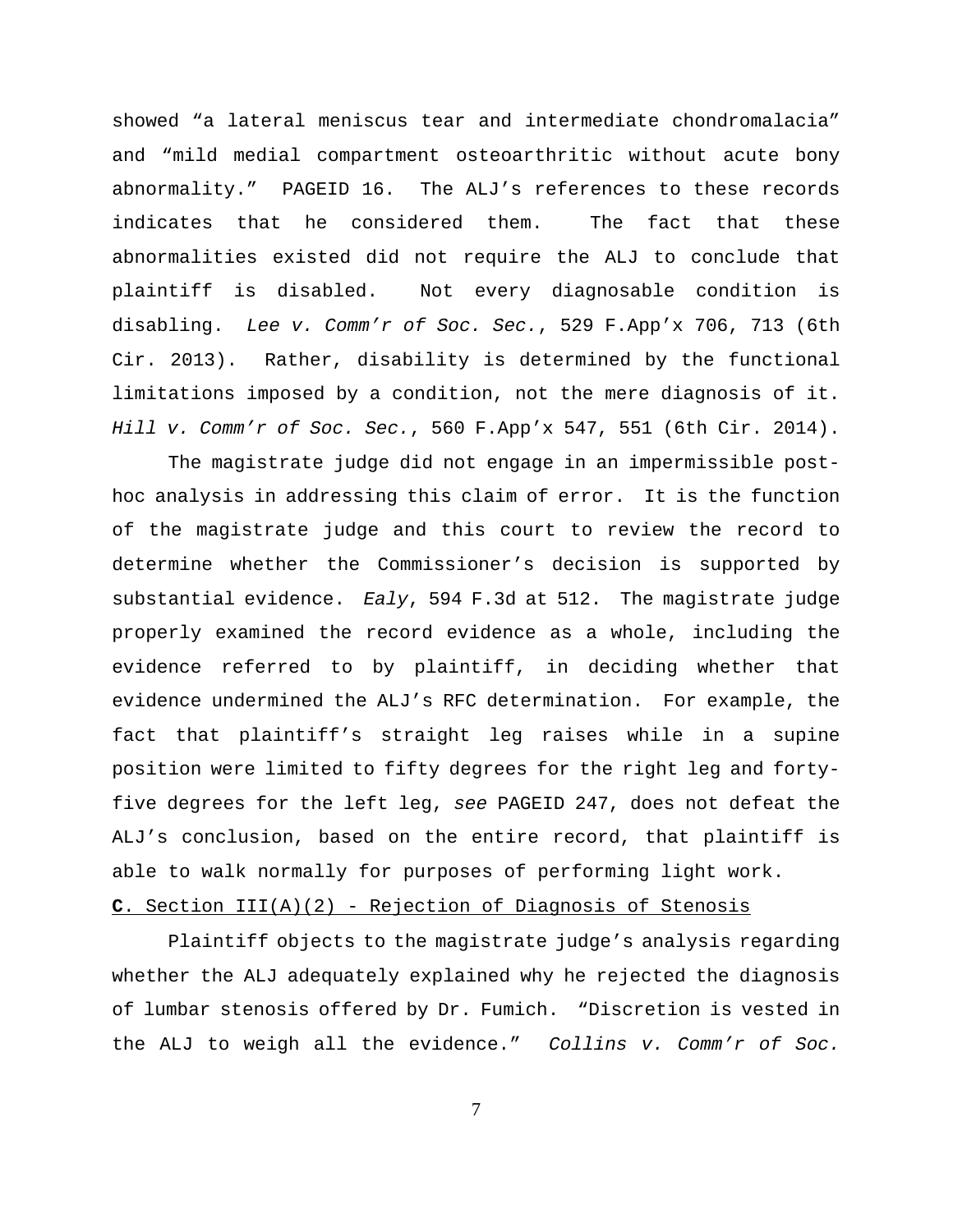Sec., 357 F. App'x 663, 668 (6th Cir. 2009). Where there are conflicting opinions from various medical sources, it is the ALJ's function to evaluate the medical evidence and determine Plaintiff's RFC." Swett v. Comm'r of Soc. Sec., 886 F.Supp.2d 656, 660 (S.D.Ohio 2012)(citing Webb, 368 F.3d at 633). A reviewing court will affirm the Commissioner's decision if it is based on substantial evidence, even if substantial evidence would also have supported the opposite conclusion. Gayheart  $v$ . Comm'r of Soc. Sec., 710 F.3d 365, 376 (6th Cir. 2013).

The ALJ did give an explanation for his rejection of Dr. Fumich's diagnosis of stenosis. He noted that "[i]n May 2013, the claimant's orthopedist [Dr. Fumich] mentioned stenosis at the L4-L5 disc level, which was not depicted in the results of the MRI, or any other imaging in the record," citing to Exhibit 8F. PAGEID 15- 16. Exhibit 8F is the report of Jane Burk, M.D., who interpreted plaintiff's May 14, 2013, MRI. That report did not mention stenosis. PAGEID 348. The ALJ's statement was sufficient to explain why he accepted the opinion of Dr. Burk, and why he concluded that Dr. Fumich's diagnosis was not supported by the objective medical evidence. The court notes that although there is a reference to spinal stenosis in the records of Dr. Parranto, see Ex. 7, those records give no indication that Dr. Parranto actually read the x-rays or the MRI. The magistrate judge did not err in addressing this claim of error.

## D. Section III(A)(7) - Discussion of Activities of Daily Living

Plaintiff objects to Part 7 of the magistrate judge's analysis regarding the ALJ's reliance on plaintiff's activities of daily living in formulating her RFC. The ALJ concluded that plaintiff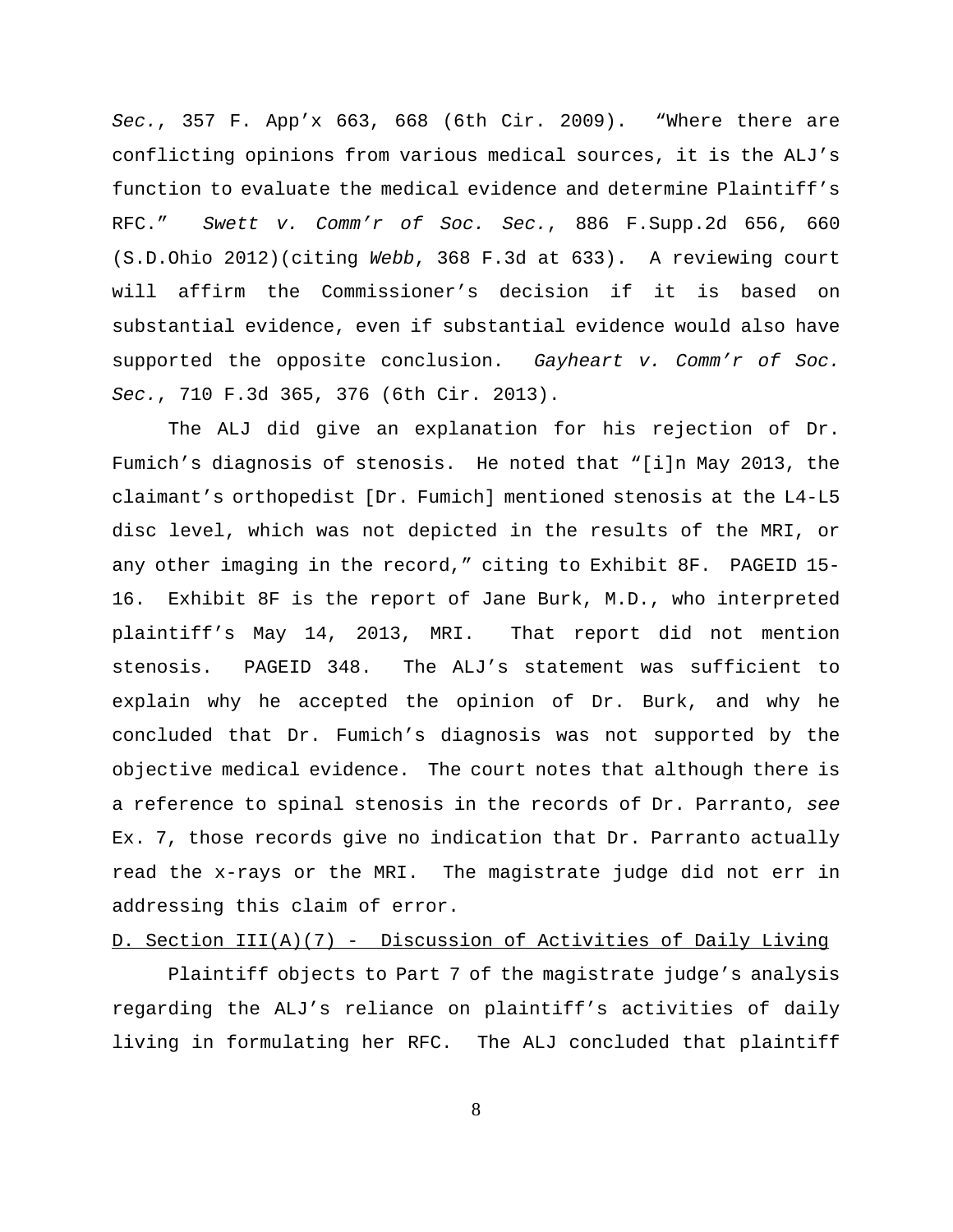had mild restrictions in activities of daily living, as plaintiff reported that she prepares simple meals, sorts and starts laundry, drives, shops for groceries occasionally, watches television and pays her bills. PAGEID 14. The magistrate judge concluded that this finding was consistent with the record, noting plaintiff's reports of similar activities during a psychological consultative examination with Dr. Dubey on July 23, 2012. Doc. 23, pp. 14-15; citing PAGEID 292. The magistrate judge noted plaintiff's argument that these reports were taken out of context in light of evidence that plaintiff has pain when she sleeps, and that pain prevents her from taking a shower every day. Doc. 23, p. 15. The magistrate judge then concluded that the ALJ reasonably relied on plaintiff's previous reports of her daily activities in considering plaintiff's inconsistency in reporting her daily activities. Doc. 23, p. 15, citing Warner v. Comm'r of Soc. Sec., 375 F.3d 387, 392 (6th Cir. 2004)(ALJ may consider daily activities in evaluating complaints of disabling pain).

The magistrate judge correctly analyzed this claim of error. The ALJ's observations concerning plaintiff's reports of her daily activities are supported by the record. The ALJ addressed plaintiff's hearing testimony concerning additional pain and limitations. PAGEID 15. However, the ALJ also discussed several factors which undermined plaintiff's credibility, including: (1) her inconsistent work history prior to her onset of disability date; (2) her attendance at four of nine physical therapy sessions; (3)her use of Tylenol and Ibuprofen for pain, as opposed to stronger medication; (4) her normal gait and good functioning during Dr. Brown's consultative examinations; (5) the May, 2013,